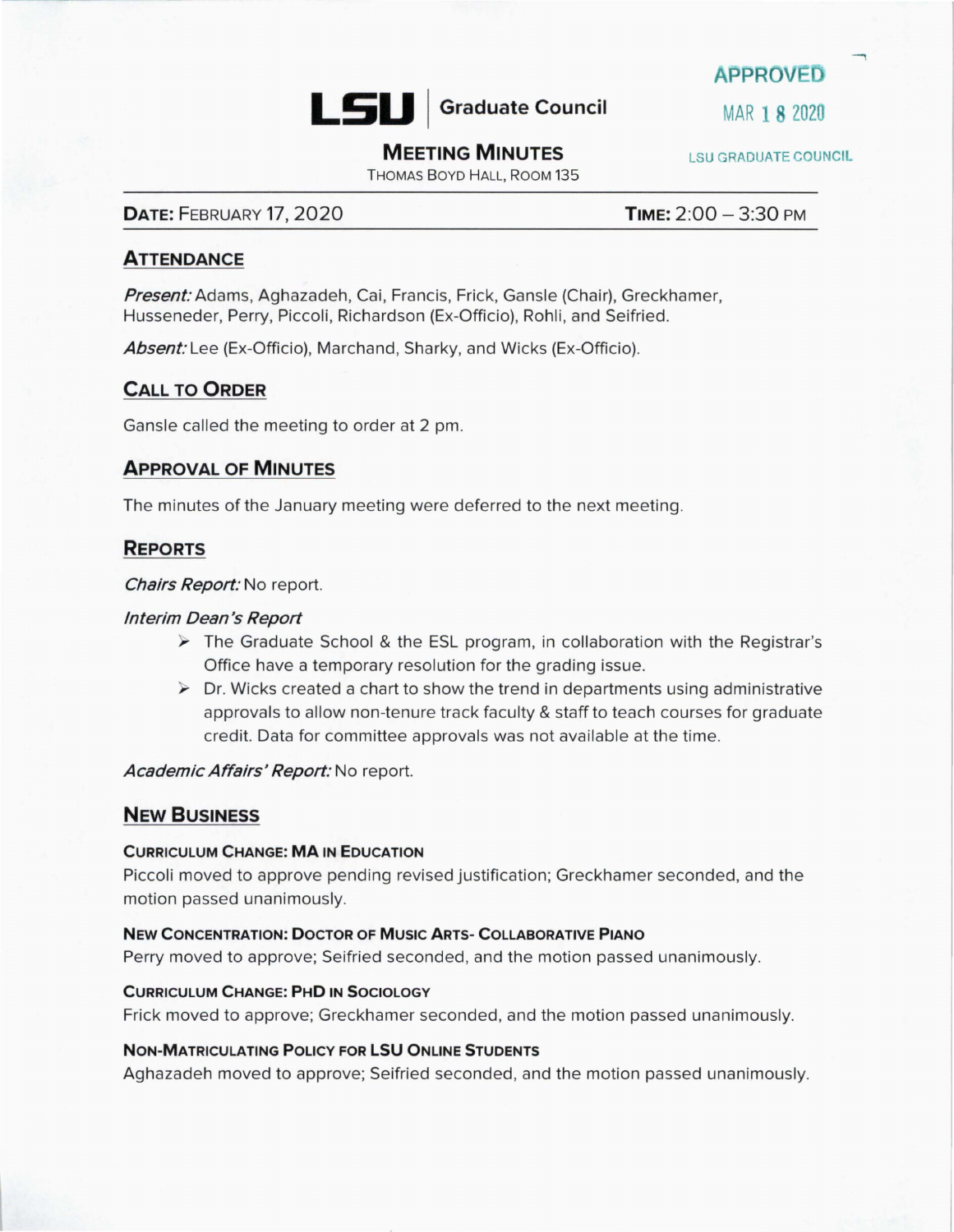

# **MEETING MINUTES**

THOMAS BOYD HALL, ROOM 135

### **GRADUATE MINOR POLICY**

Richardson presented a draft of the revised policy, and asked for members for feedback. He added that the policy will not have a major effect on departments. Several members suggested the policy require the minor professor to be on all committees after a minor is declared, and the declared minor must be completed before the appropriate defense. Richardson stated the second draft of the policy will be presented at the next meeting.

# **OLD BUSINESS**

### **GRADUATE COUNCIL ASSOCIATE CHAIR**

Piccoli nominated Aghazadeh to serve as new Associate Chair; Francis seconded, and the motion passed unanimously.

# **STANDING COMMITTEE REPORTS**

**PROMOTION & TENURE:** Gansle- No report.

**GRADUATE FACULTY: Cai- No report.** 

**AWARDS:** Wicks- No report.

Meeting Adjourned at 2:44 pm.

**Next Meeting:** Wednesday, March 18 at 9 am in Thomas Boyd Hall, room 135.